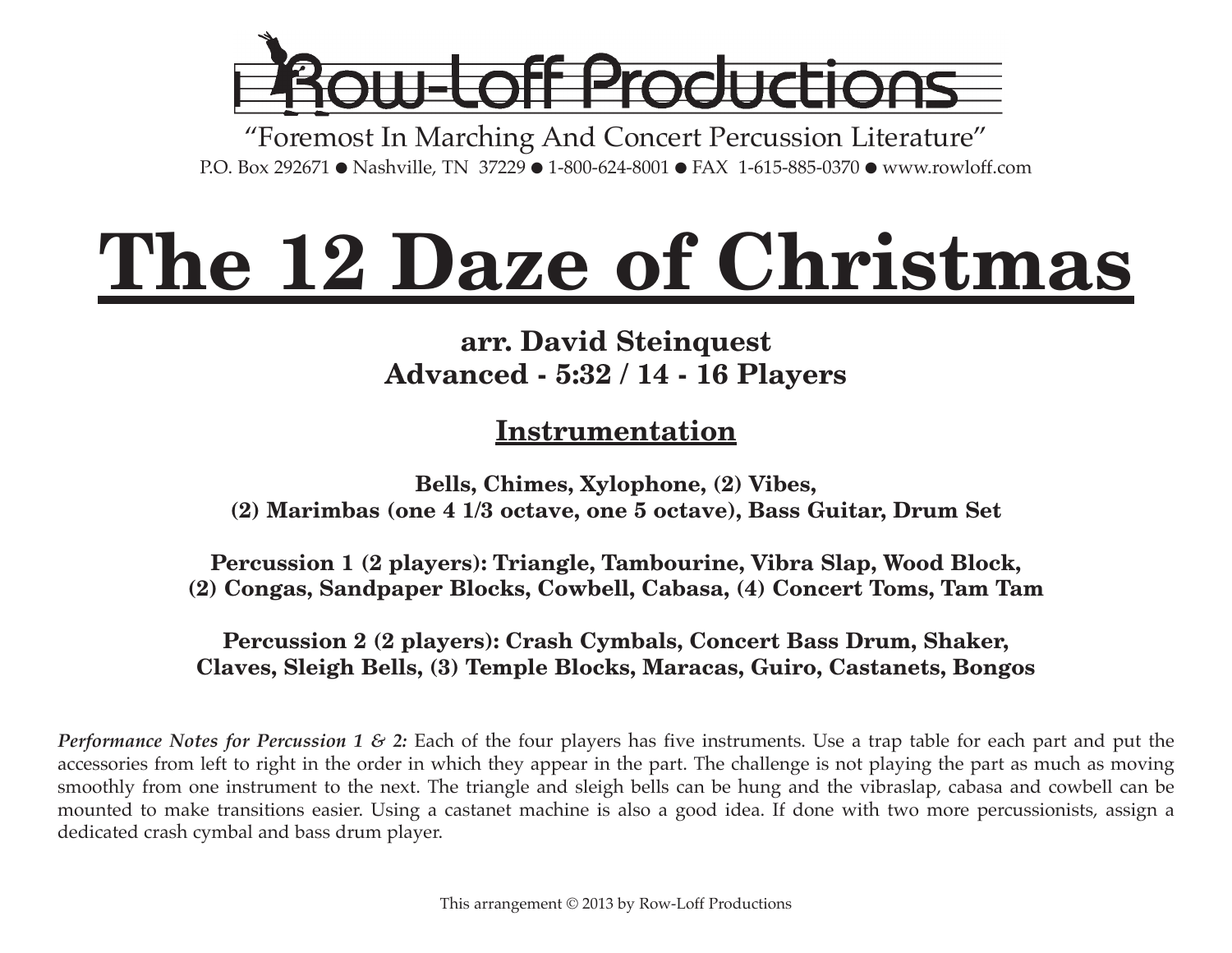## **The 12 Daze Of Christmas**



This arrangement © 2013 by Row-Loff Productions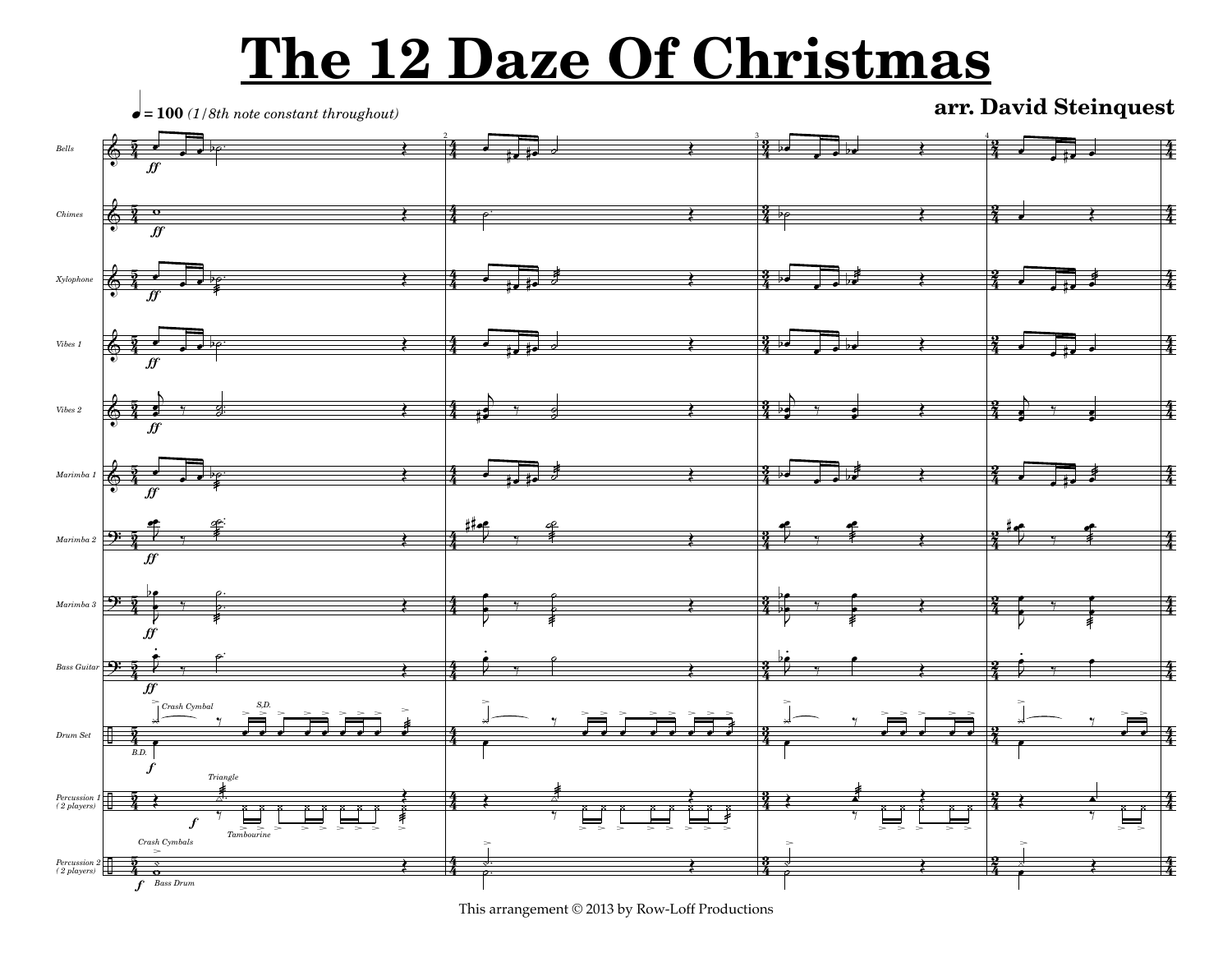### **The 12 Daze Of Christmas** pg. 2



>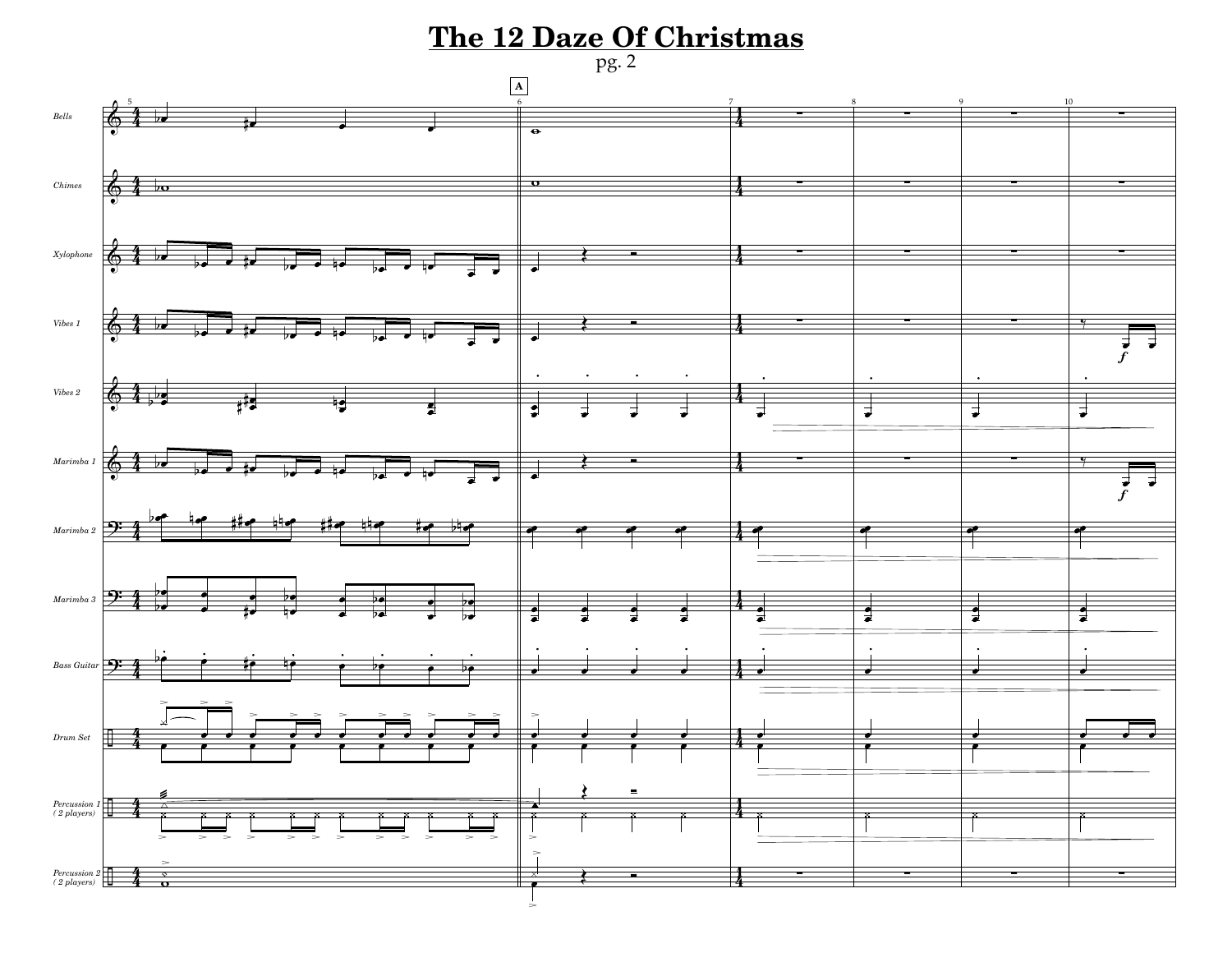### **The 12 Daze Of Christmas** pg. 3

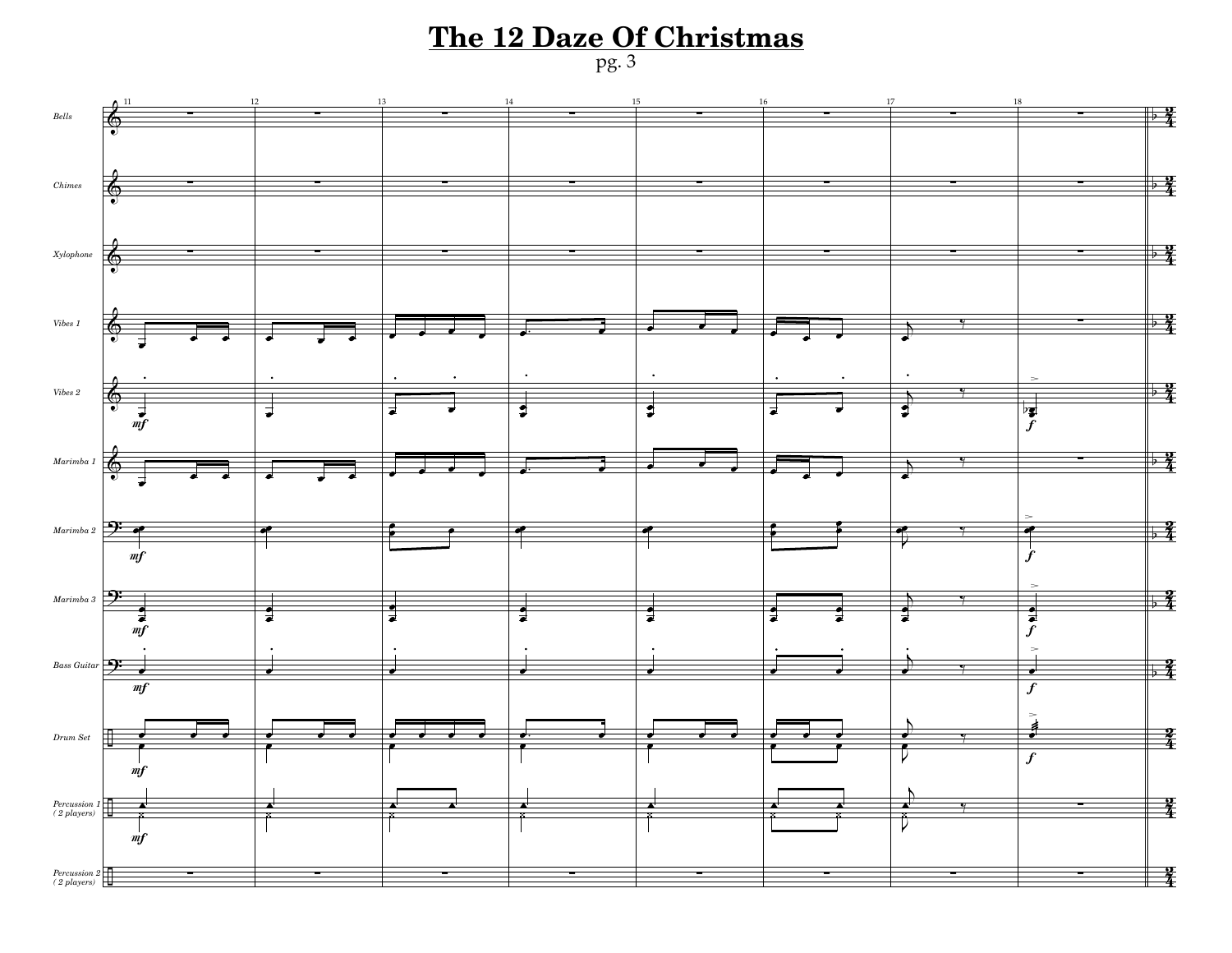#### **The 12 Daze Of Christmas**



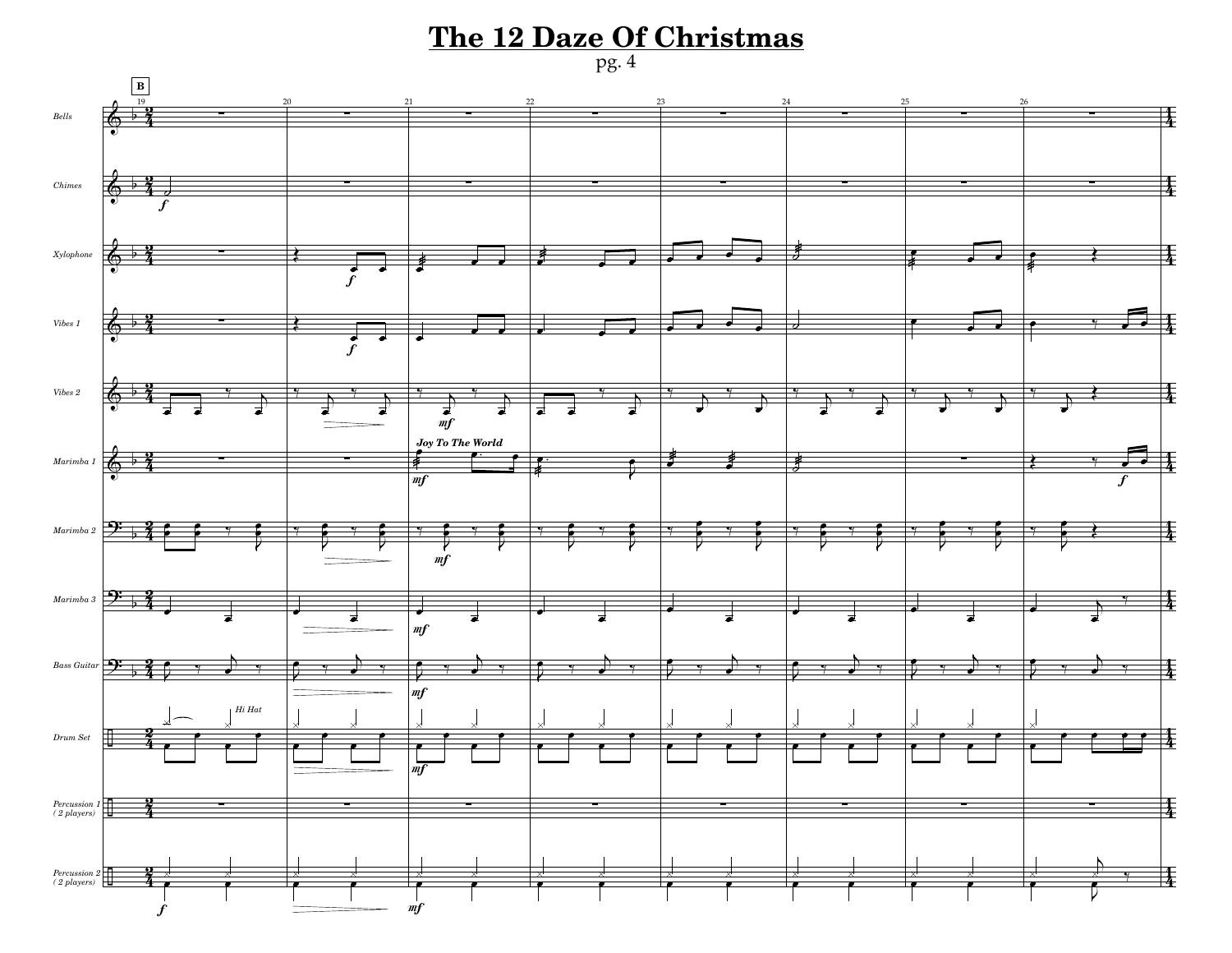### **The 12 Daze Of Christmas** pg. 5

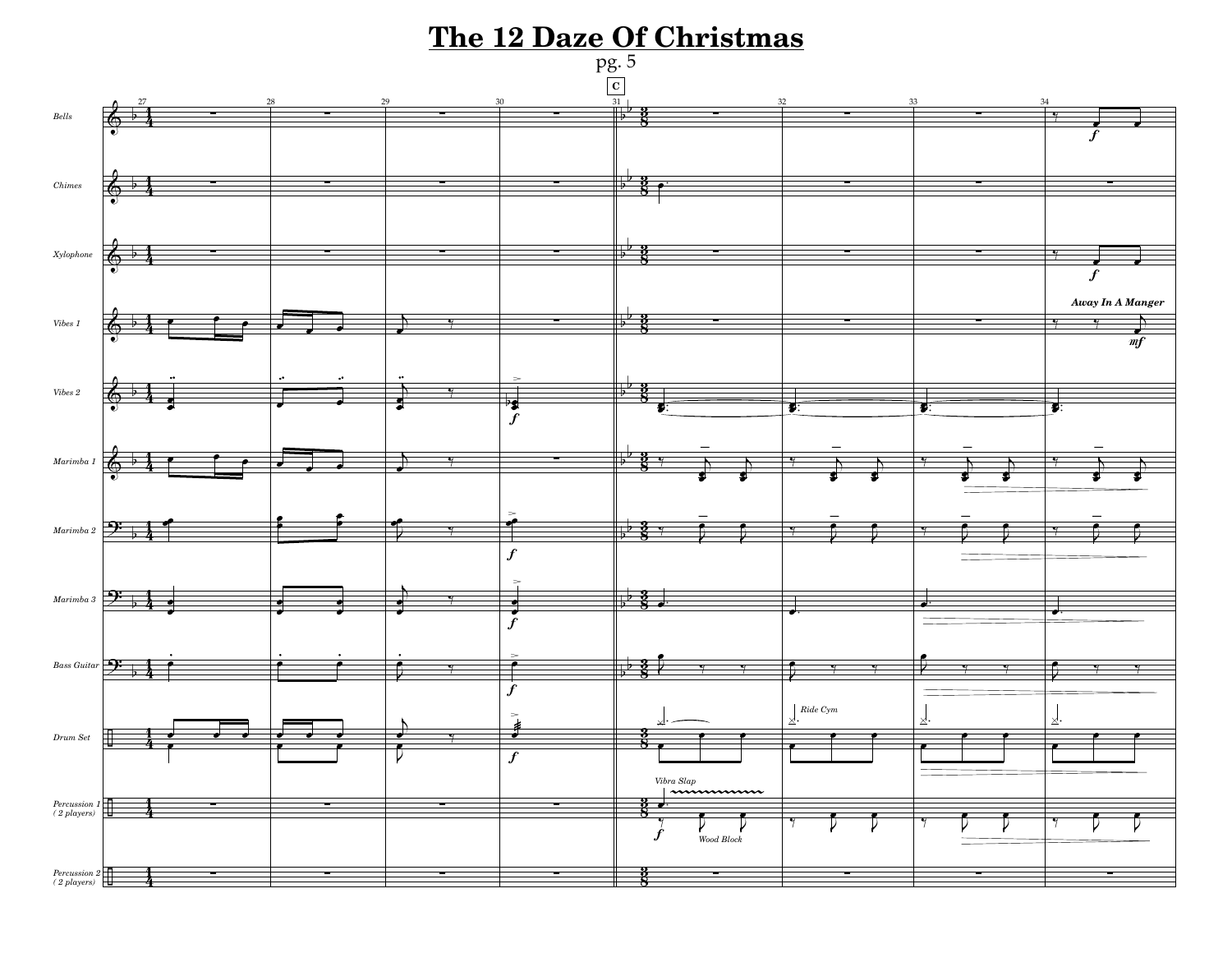#### **The 12 Daze Of Christmas**

pg. 6